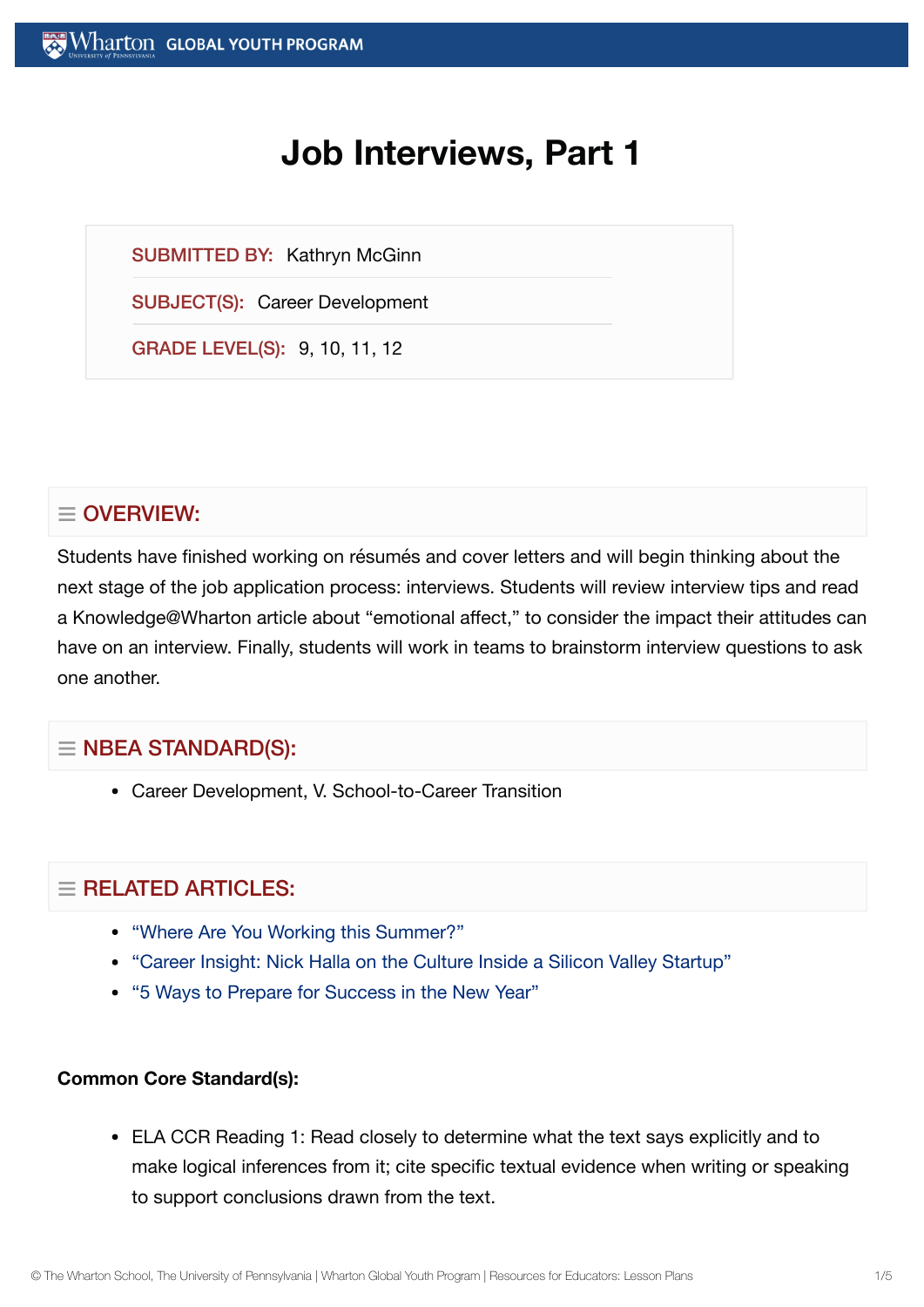## $\mathbf{W}$  Wharton Global youth program

- ELA CCR Speaking and Listening 1: Prepare for and participate effectively in a range of conversations and collaborations with diverse partners, building on others' ideas and expressing their own clearly and persuasively.
- ELA CCR Speaking and Listening 4: Present information, findings, and supporting evidence such that listeners can follow the line of reasoning and the organization, development, and style are appropriate to task, purpose, and audience.
- ELA CCR Speaking and Listening 6: Adapt speech to a variety of contexts and communicative tasks, demonstrating command of formal English when indicated or appropriate.

#### **Objectives/Purposes:**

- Students will read and analyze an article for main ideas.
- Students will learn about the purpose, content and conventions of job interviews.
- Students will work constructively with peers to develop interview questions.

#### **Knowledge@Wharton Article:**

"Managing Emotions in the Workplace: Do Positive and Negative Attitudes Drive [Performance?"](http://knowledge.wharton.upenn.edu/article.cfm?articleid=1708)

## **Other Resources/Materials:**

- Interview Tips [\(Handout](https://globalyouth.wharton.upenn.edu/wp-content/uploads/2012/02/Career-Development-7_HandoutA.pdf) A)
- Common Interview Questions [\(Handout](https://globalyouth.wharton.upenn.edu/wp-content/uploads/2012/02/Career-Development-7_School.handoutB.pdf) B)
- Students' resumes and cover letters from the prior lessons in this unit

#### **Activities:**

1. Hand out "Managing Emotions in the Workplace" (just the first section, up to and including the paragraph that begins, "Barsade suggests that…") Explain that while the article is about managing emotions on-the-job, it can also be applied to projecting a positive attitude and self-confidence on an interview. Students should read the excerpt and consider the following questions: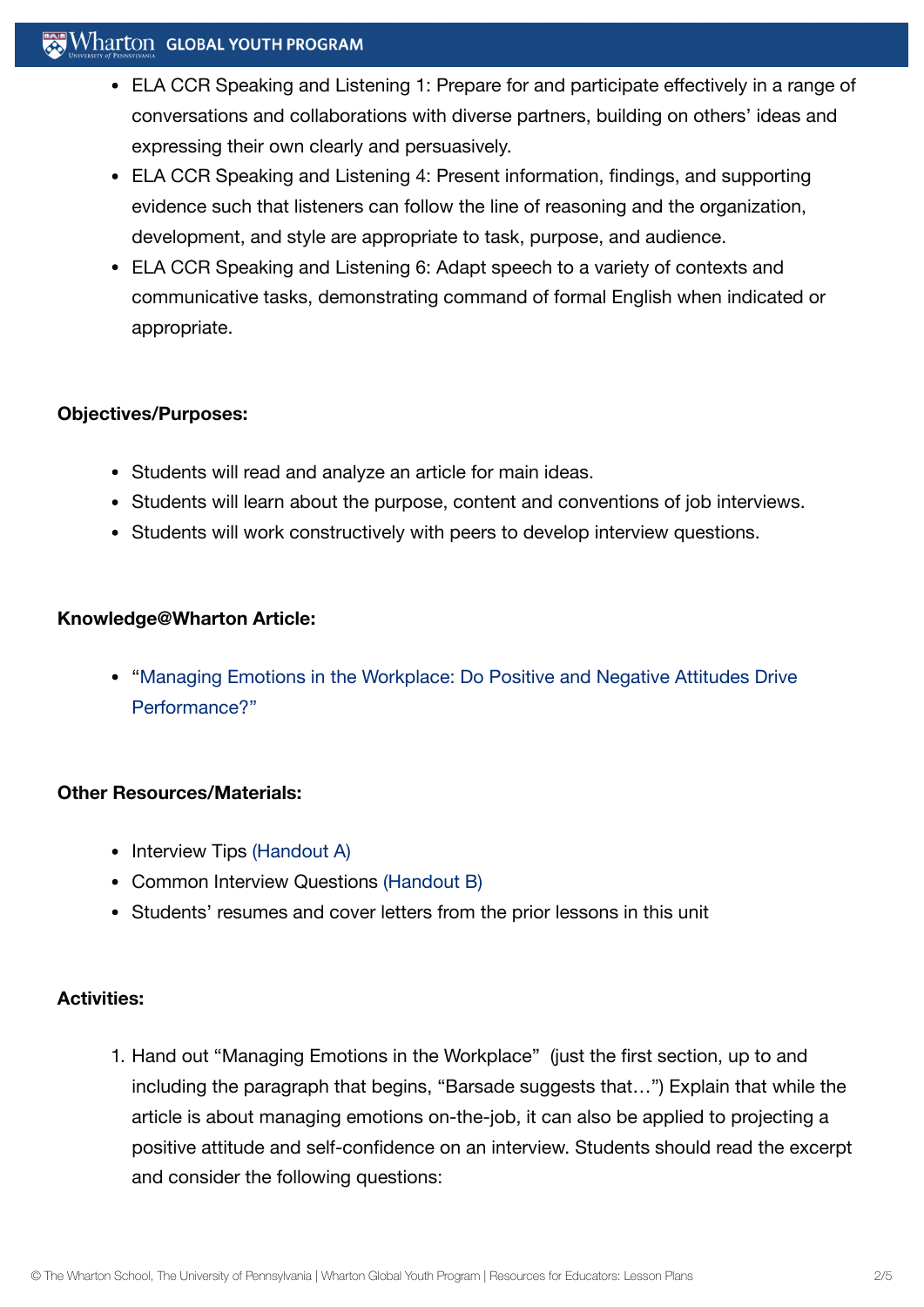## $\mathbb{R}$  Wharton Global youth program

- What is emotional contagion? How can a negative attitude be harmful in the workplace?
- $\bullet$  How can a negative  $-$  or simply unenthusiastic  $-$  attitude be harmful in an interview?
- What strategies can you employ to feel more positive and project that positivity?

#### *(5 mins)*

2. When students have finished reading, discuss the questions as a class. Answers may vary, but be sure to address the key points:

- What is emotional contagion? How can a negative attitude be harmful in the workplace?
	- Emotions travel from person to person: "employees' moods, emotions, and overall dispositions have an impact on job performance, decision making, creativity, turnover, teamwork, negotiations and leadership."
		- Negative emotions can worry/upset fellow employees, but on the other hand, always trying to project the appropriate emotion can be exhausting.
- $\bullet$  How can a negative  $-$  or simply unenthusiastic  $-$  attitude be harmful in an interview?
	- Subtle displays of emotions can have an impact: potential employers may pick up cues you don't even know you're giving off about your attitude toward them, the job, their organization, etc.
		- Research demonstrates that positive people do better in the workplace, and employers may be reluctant to hire negative individuals.
- What strategies can you employ to feel more positive and project that positivity?
	- Do not let yourself be dragged down by others' negative moods.
		- Try empathizing with your colleagues/clients, as a way of lessening the emotional burden of regulating your emotions.

3. Ask students to raise their hands if they've ever been on a job interview. Ask students what the interviews were like: what kinds of questions did the interviewer ask? Were they nervous? How did they prepare? Explain that the focus of this lesson is on interviewing skills.

#### *(5 mins)*

4. Hand out Interviewing Tips sheet and go over with students. Address any questions that students may have. Explain that these tips will make more sense when students begin to practice interviews themselves.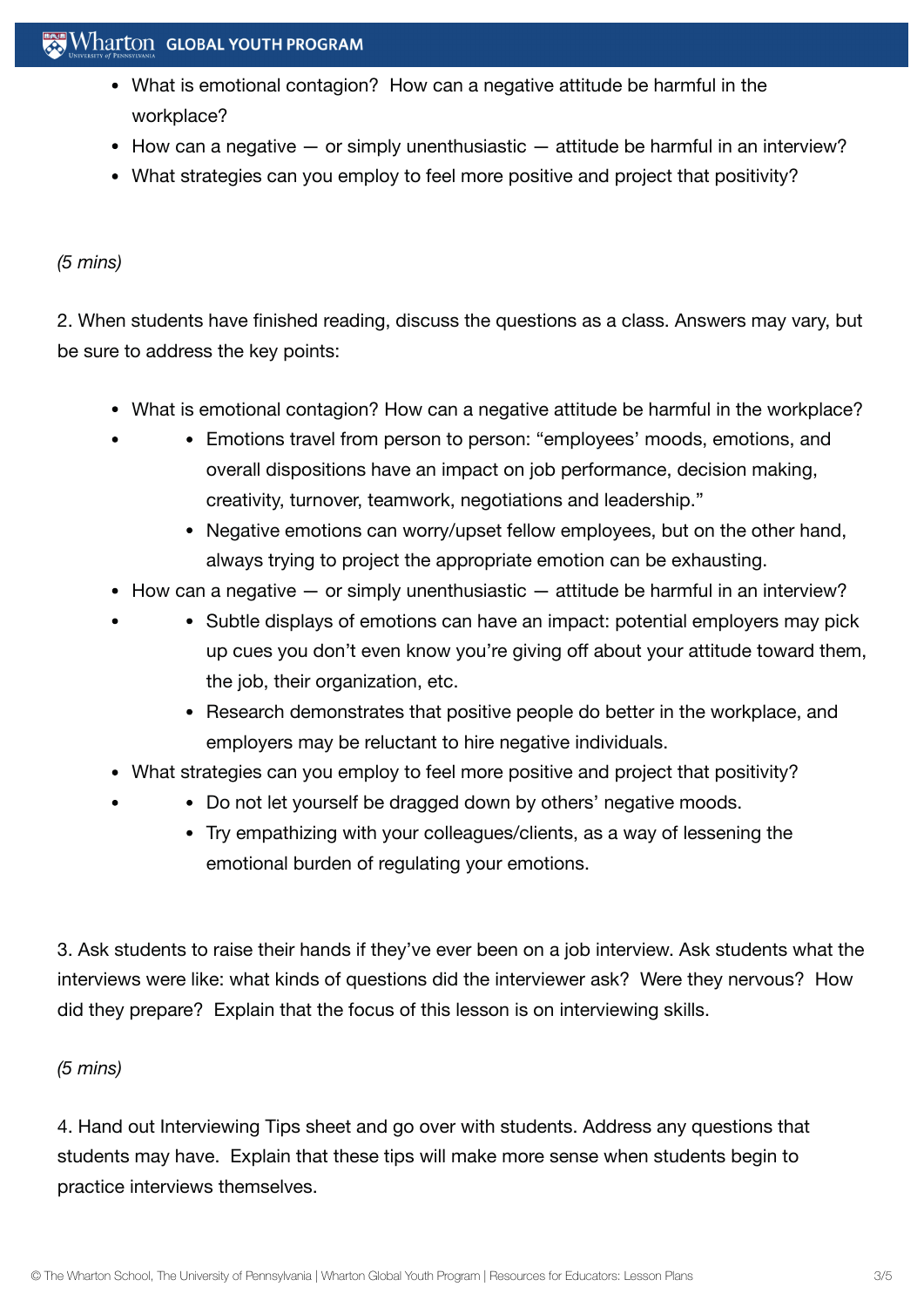## *(10 mins)*

5. Explain that for the next few lessons, students will be working in pairs to develop interview questions and to practice interviewing skills. Students will need their résumés, cover letters and descriptions of the jobs to which they are applying. They will trade these materials with a partner, and that partner will become the employer. It will be his/her job to come up with a list of interview questions based upon the job description and the candidate's résumé and cover letter. Hand out list of common interview questions, and tell the students they can draw from these questions, but they should also develop questions that are specific to the job description and their partner's qualifications. Go over the handout as a class.

## *(5 mins)*

6. Students trade materials with partners. "Employers" learn about the job opening and the candidate, and brainstorm 7-10 interview questions. Partners should NOT share these questions with each other at this point.

## *(10 mins)*

*7.* Employers find a new partner (not their job applicant) and share their work: discuss the position, the applicant and the interview questions. Partners should offer feedback, suggesting relevant questions and helping the employer decide the order in which to ask them. Employers should finalize their interviews.

## *(10 mins)*

## **Tying It All Together:**

Ask students what they learned from taking the perspective of an employer and writing interview questions. What insights did they gain for preparing for their own interviews?

*(5 mins)*

## **Practice Outside of the Classroom:**

Talk to adults about their experiences relating to job interviews. What are some commonly asked questions? What are the hardest questions they've ever been asked on an interview?